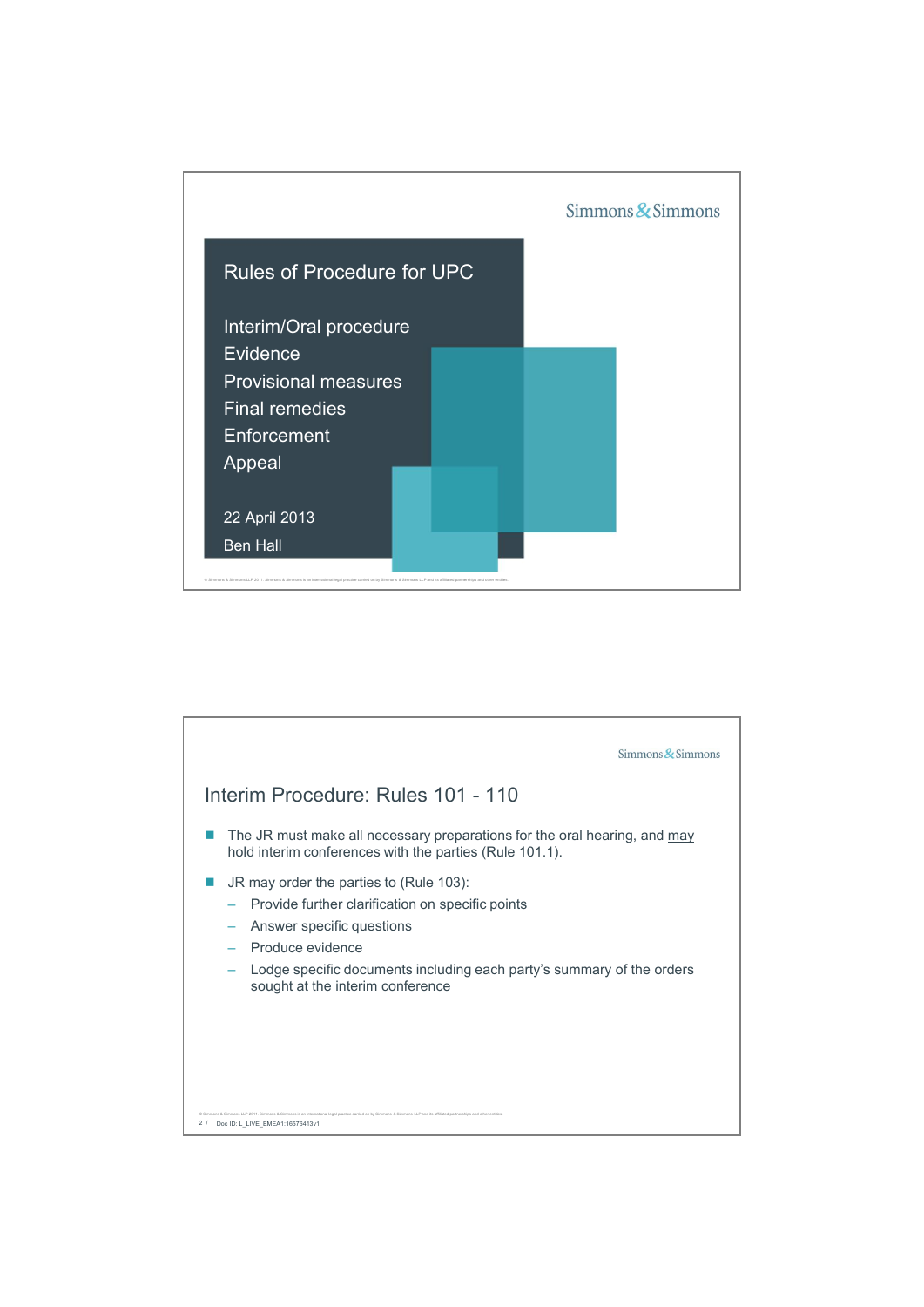

| $Simmons$ Simmons                                                                                                                                                                     |  |  |  |  |
|---------------------------------------------------------------------------------------------------------------------------------------------------------------------------------------|--|--|--|--|
| Interim Procedure: Rules 101 - 110                                                                                                                                                    |  |  |  |  |
|                                                                                                                                                                                       |  |  |  |  |
| An Interim Conference can be heard in court, or by telephone and will be heard in public<br>and recorded unless requested otherwise (Rule 106)                                        |  |  |  |  |
| Without prejudice to the order of proportionality, the JR shall complete the interim<br>procedure within <b>three months</b> of the closure of the written procedure (Rule 101.3).    |  |  |  |  |
| Oral procedure starts immediately after interim procedure closed. PJ, in consultation with<br>JR, shall take over management of the case (Rule 110.3).                                |  |  |  |  |
|                                                                                                                                                                                       |  |  |  |  |
|                                                                                                                                                                                       |  |  |  |  |
|                                                                                                                                                                                       |  |  |  |  |
|                                                                                                                                                                                       |  |  |  |  |
|                                                                                                                                                                                       |  |  |  |  |
|                                                                                                                                                                                       |  |  |  |  |
|                                                                                                                                                                                       |  |  |  |  |
|                                                                                                                                                                                       |  |  |  |  |
|                                                                                                                                                                                       |  |  |  |  |
|                                                                                                                                                                                       |  |  |  |  |
|                                                                                                                                                                                       |  |  |  |  |
| Simmons & Simmons is an international legal practice carried on by Simmons & Simmons LLP and its affiliated partnerships and other entities<br>Doc ID: L LIVE EMEA1:16576413v1<br>4 / |  |  |  |  |
|                                                                                                                                                                                       |  |  |  |  |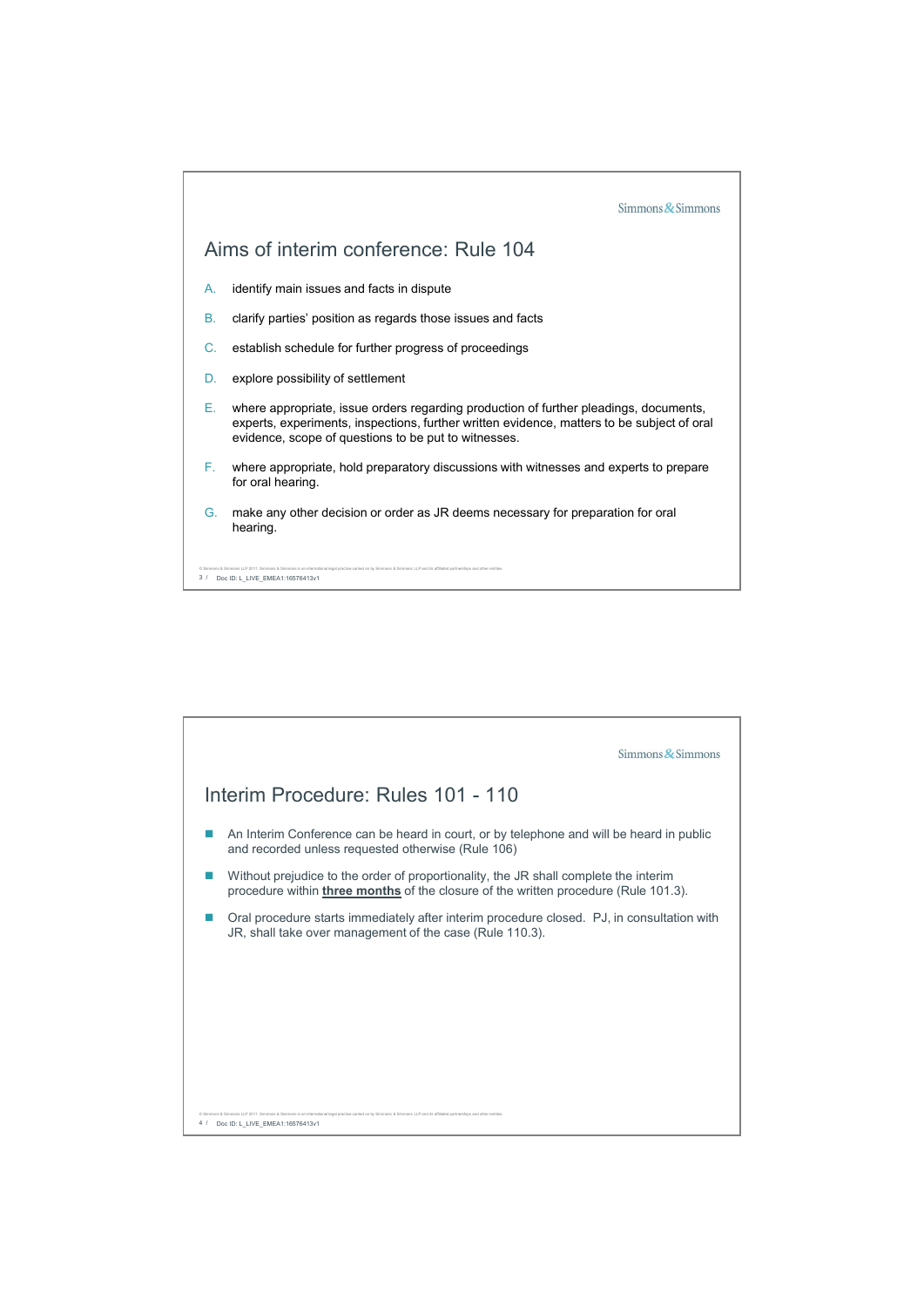

|                                                                                                                                                        | $Simmons$ Simmons                                                                                                                                                                                   |  |
|--------------------------------------------------------------------------------------------------------------------------------------------------------|-----------------------------------------------------------------------------------------------------------------------------------------------------------------------------------------------------|--|
| Evidence: Rules 170 - 181                                                                                                                              |                                                                                                                                                                                                     |  |
| produce into account (Rule 172)<br>Rule 170: Means of Evidence and Obtaining Evidence:                                                                 | There is a duty to produce evidence that is available to a party that goes to contested facts and<br>the Court may make an order for its production at any time. The Court will take any failure to |  |
| <b>Means of Evidence</b>                                                                                                                               | <b>Means of Obtaining Evidence</b>                                                                                                                                                                  |  |
| (a) written evidence, whether printed, hand-written or drawn, in<br>particular documents, written witness statements, plans,<br>drawings, photographs; | (a) hearing of the parties;                                                                                                                                                                         |  |
| (b) expert reports and reports on experiments carried out for<br>the purpose of the proceedings;                                                       | (b) summoning, hearing and questioning of witnesses;                                                                                                                                                |  |
| (c) physical objects, in particular devices, products,<br>embodiments, exhibits, models:                                                               | (c) appointing and hearing of experts;                                                                                                                                                              |  |
| (d) electronic files and audio / video recordings.                                                                                                     | (d) ordering a party or a third party to produce evidence;                                                                                                                                          |  |
|                                                                                                                                                        | (e) ordering inspection of a place or a physical object;                                                                                                                                            |  |
|                                                                                                                                                        | (f) ordering measures to preserve evidence.                                                                                                                                                         |  |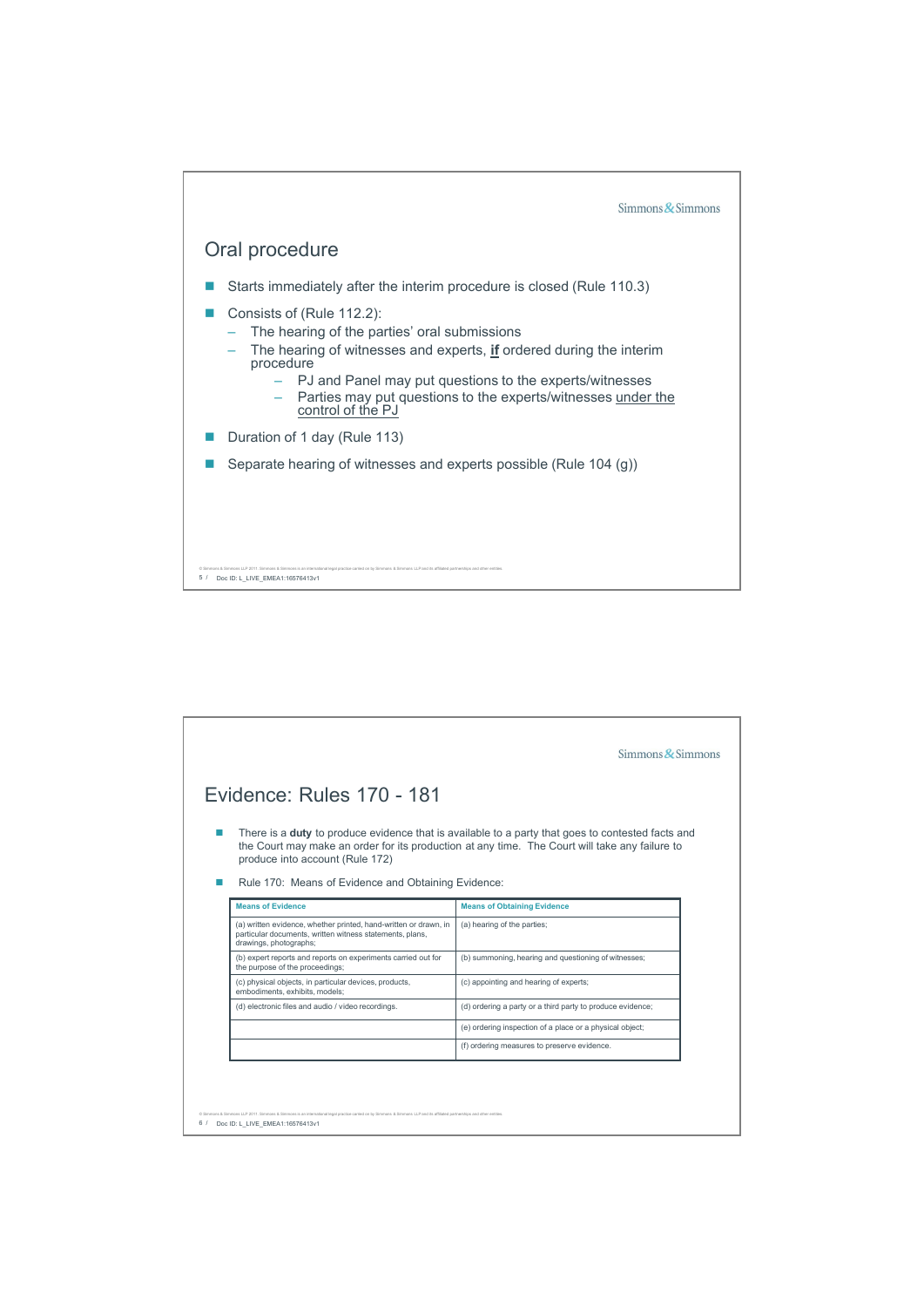

| $Simmons$ Simmons                                                                                                                                                                                                  |
|--------------------------------------------------------------------------------------------------------------------------------------------------------------------------------------------------------------------|
| Court Experts: Rules 185 - 188                                                                                                                                                                                     |
| Where the Court must resolve a specific technical question, it may of its own<br>motion (and after hearing the parties) appoint a court expert (Rule 185.1)                                                        |
| The parties may make suggestions regarding the identity of the court expert,<br>his technical background and the questions to be put to him (Rule 185.1).                                                          |
| Expert paid a fee, which could be reduced if written report is late (Rules 185.4,<br>185.7, 186.1)                                                                                                                 |
| Court will invite the parties to comment on expert reports either in writing or<br>during the oral hearing (Rule 187)                                                                                              |
| Court expert will attend oral hearing and be open to questions from the Court<br>and the parties (Rule 186.6)                                                                                                      |
|                                                                                                                                                                                                                    |
|                                                                                                                                                                                                                    |
| C Simmons & Simmons LLP 2011. Simmons & Simmons is an international legal practice carried on by Simmons & Simmons LLP and its affiliated partnerships and other entities<br>Doc ID: L LIVE EMEA1:16576413v1<br>81 |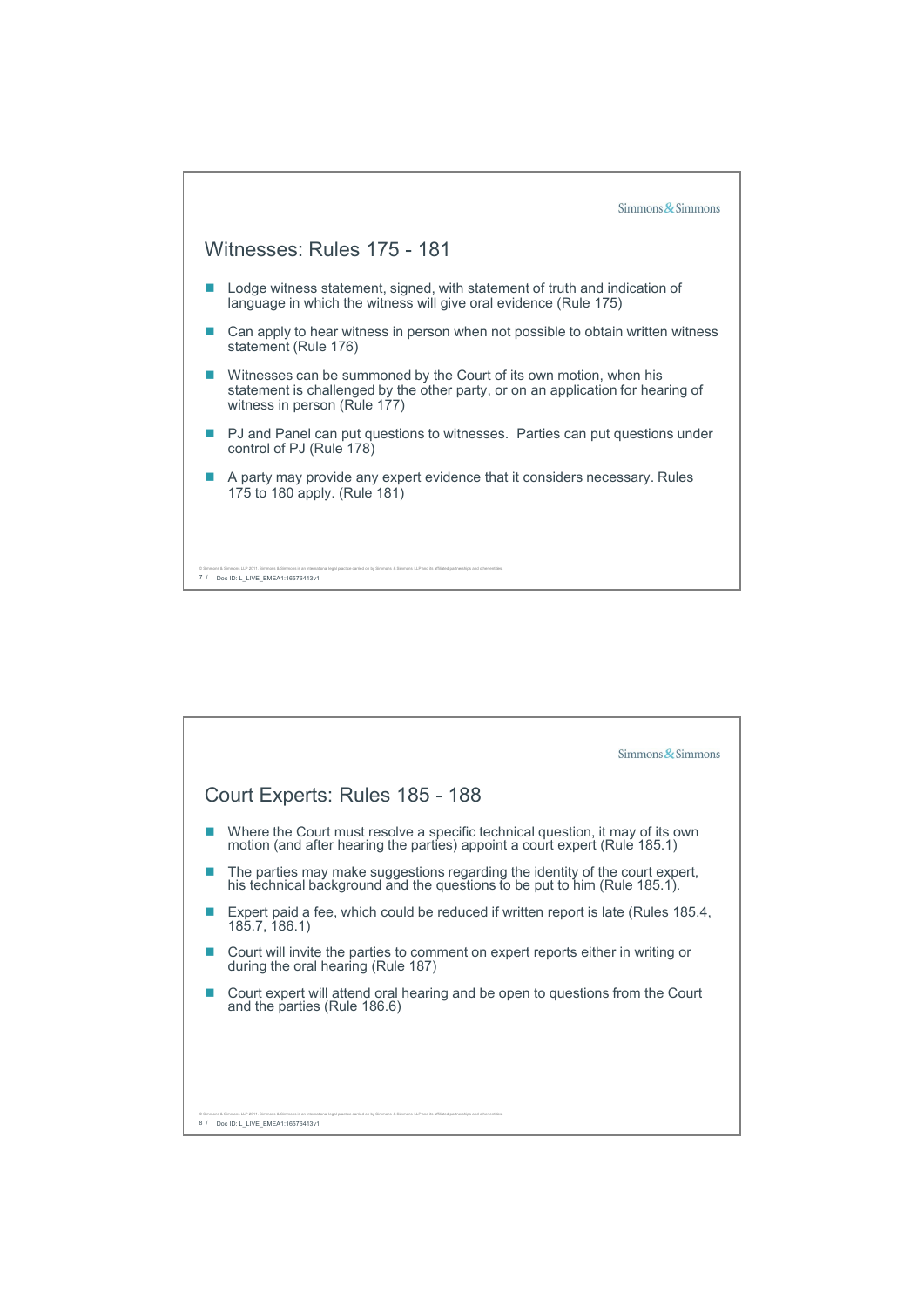![](_page_4_Figure_0.jpeg)

![](_page_4_Figure_1.jpeg)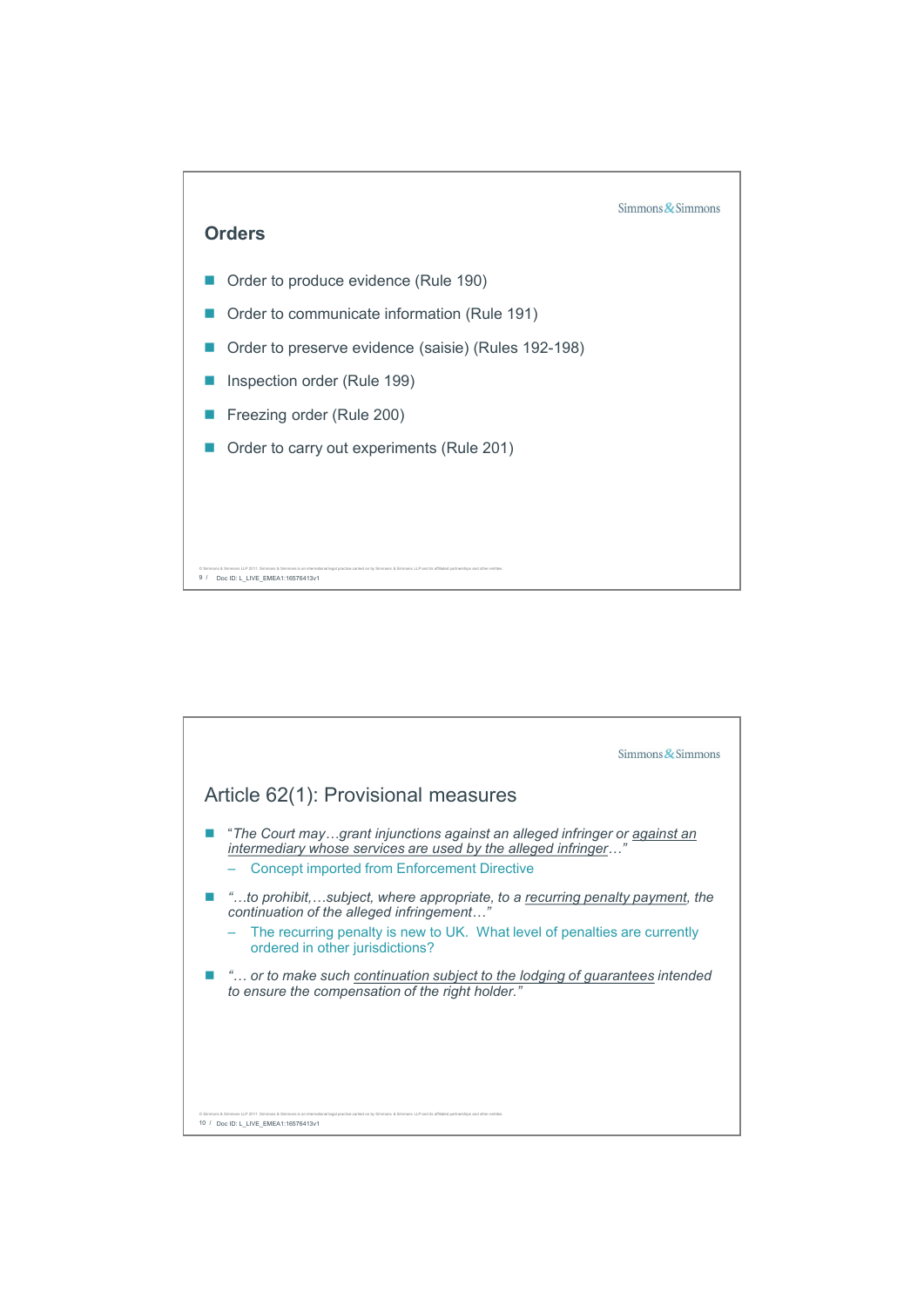![](_page_5_Figure_0.jpeg)

![](_page_5_Figure_1.jpeg)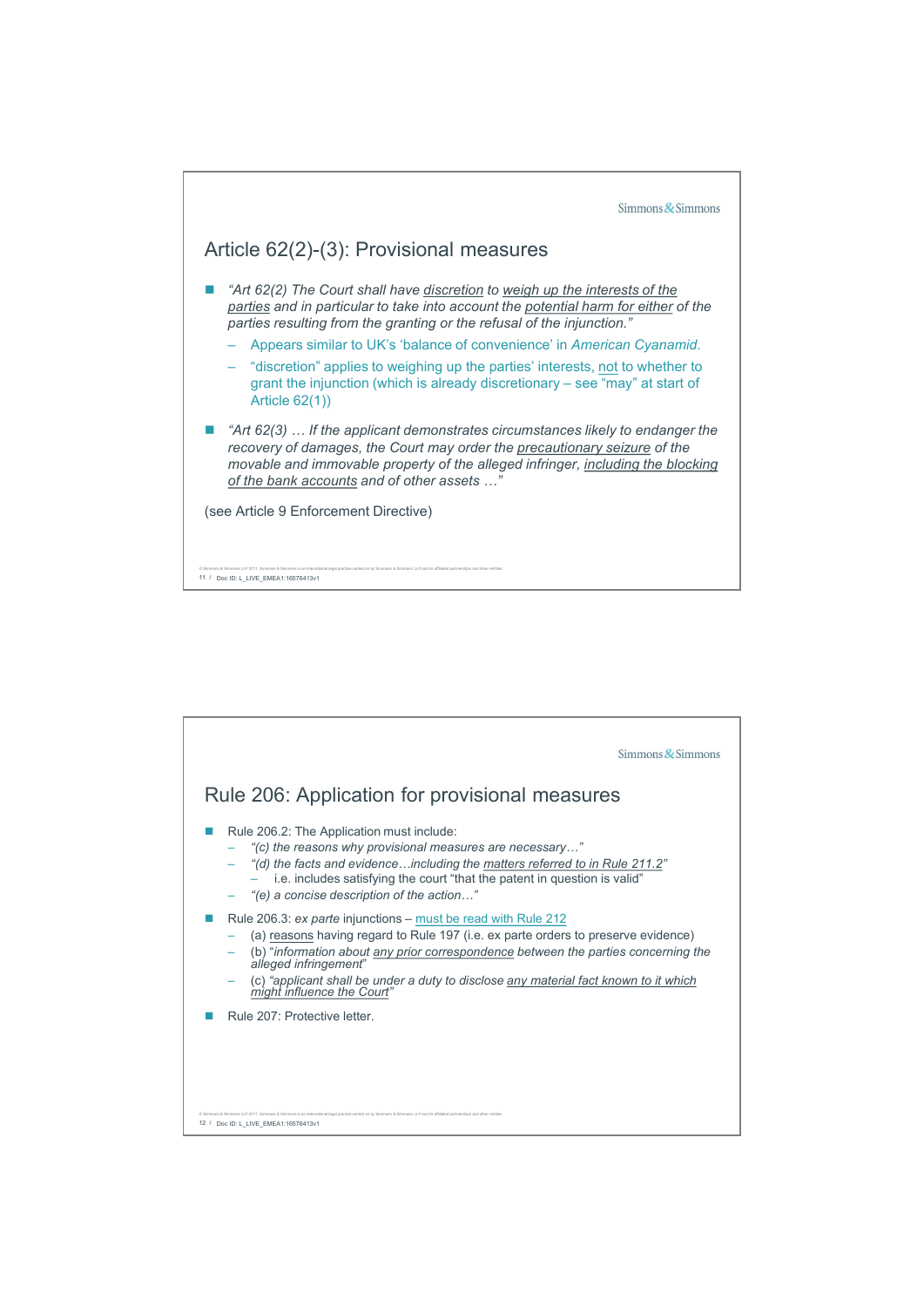![](_page_6_Figure_0.jpeg)

![](_page_6_Figure_1.jpeg)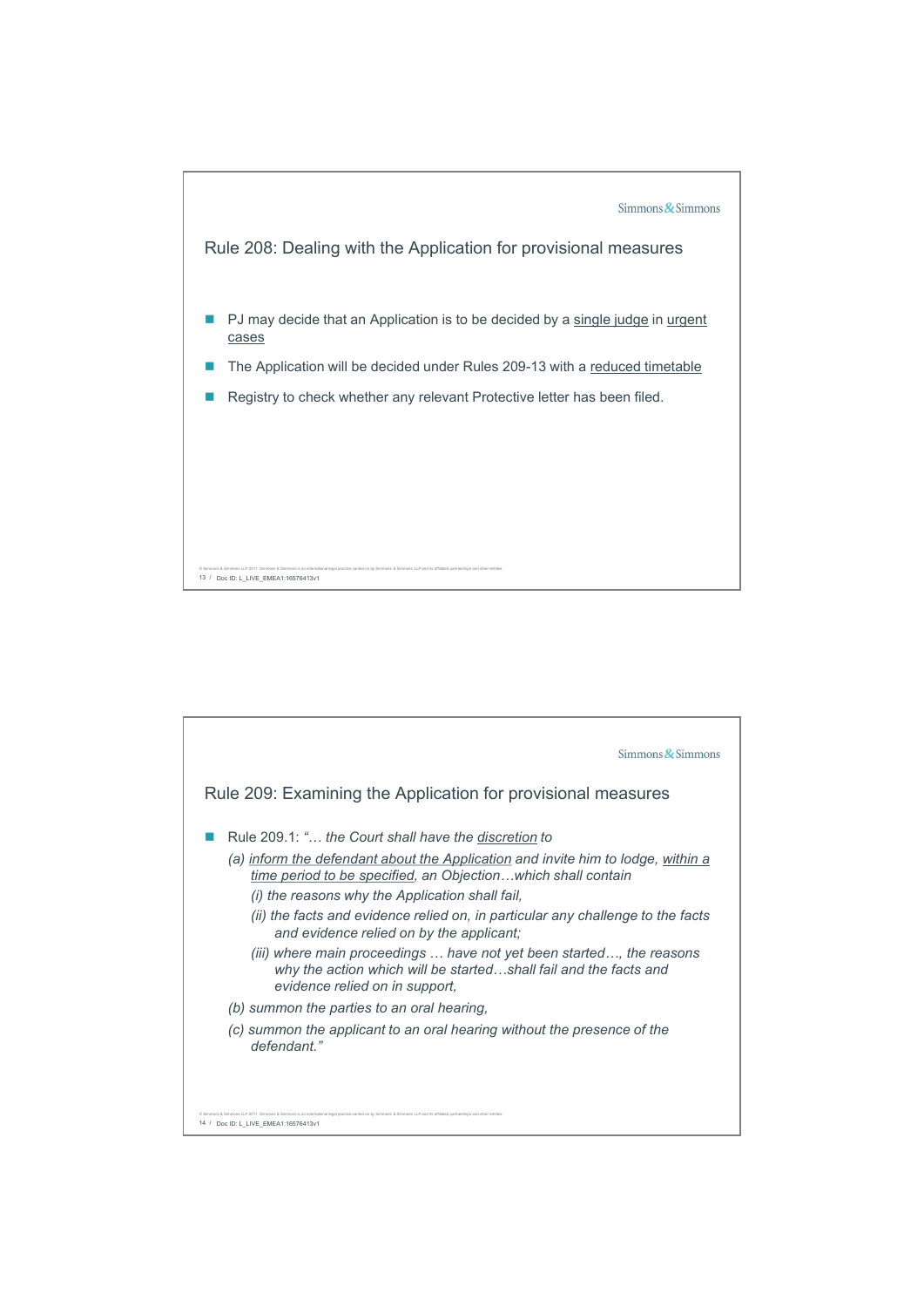![](_page_7_Figure_0.jpeg)

| $Simmons$ Simmons                                                                                                                                                                                            |  |
|--------------------------------------------------------------------------------------------------------------------------------------------------------------------------------------------------------------|--|
| Rule 210: Oral hearing or Application for provisional measures                                                                                                                                               |  |
| Rule 210.1: "Where the Court decides to summon the parties to an oral<br>hearing, the date for the oral hearing shall be set as soon as possible"                                                            |  |
| Rule 210.2: "The Court may order the parties to provide further information.<br>documents and other evidence before or during the oral hearing,                                                              |  |
| Rule 210.4: "The decision of the Court  shall be given in writing as soon as<br>possible If the Court deems appropriate, its decision may be given orally to<br>the parties at the end of the oral hearing." |  |
|                                                                                                                                                                                                              |  |
| ns & Simmons LLP 2011. Simmons & Simmons is an international legal practice carried on by Simmons & Simmons LLP and its affiliated partnerships and other entities<br>16 / Doc ID: L LIVE EMEA1:16576413v1   |  |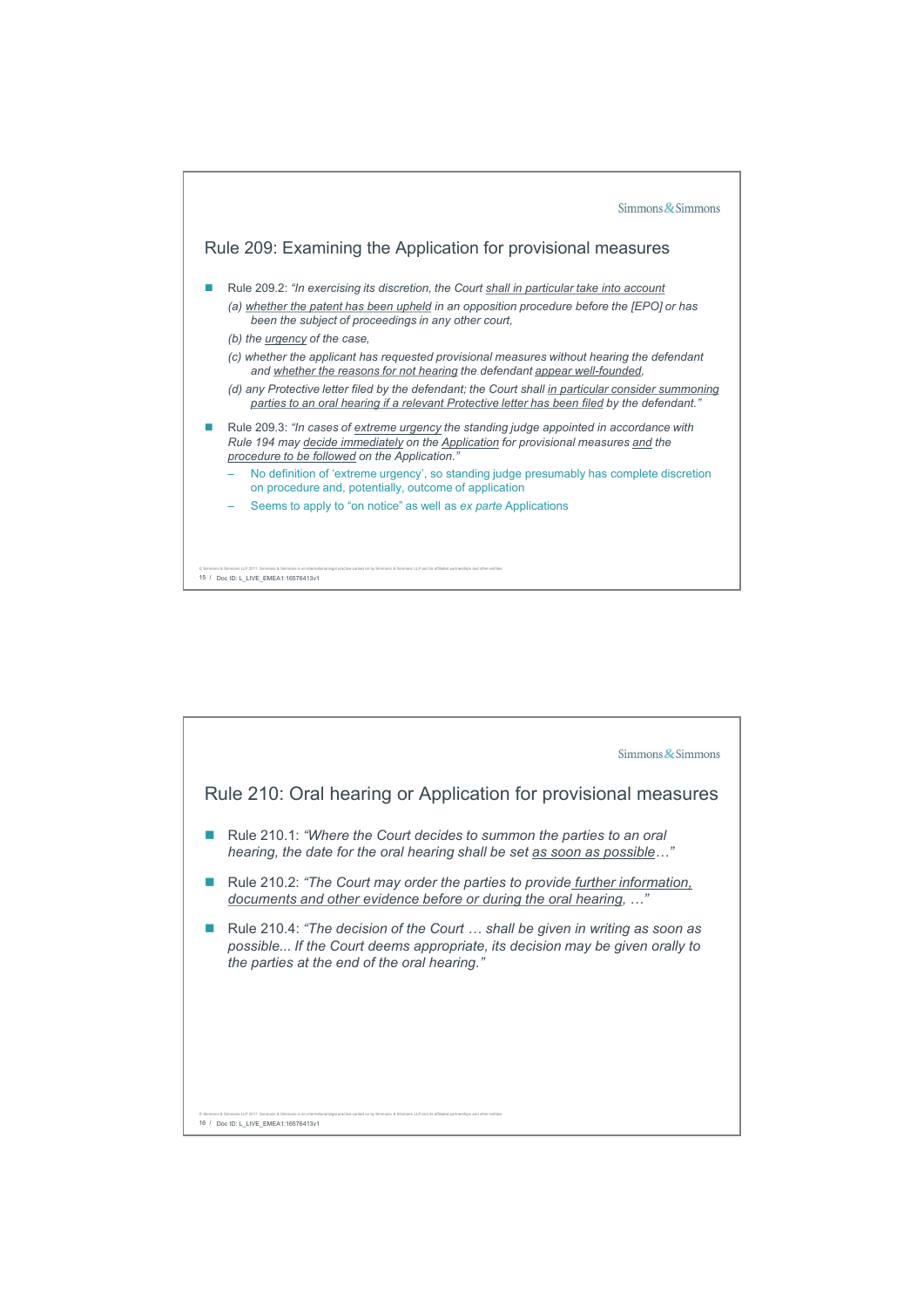![](_page_8_Figure_0.jpeg)

| $Simmons$ Simmons                                                                                                                                                                                                                                                                                                                                                                           |
|---------------------------------------------------------------------------------------------------------------------------------------------------------------------------------------------------------------------------------------------------------------------------------------------------------------------------------------------------------------------------------------------|
| Rule 211: Decision on the Application for provisional measures                                                                                                                                                                                                                                                                                                                              |
| Rule 211.4: "The Court may order the applicant to provide adequate security for<br>appropriate compensation for any injury likely to be caused to the defendant<br>which the applicant may be liable to bear in the event that the Court revokes<br>the order for provisional measures. The Court shall do so where interim<br>measures are ordered without the defendant having been heard |
| C Simmons & Simmons LLP 2011. Simmons & Simmons is an international legal practice carried on by Simmons & Simmons LLP and its affiliated partnerships and other entities<br>18 / Doc ID: L LIVE EMEA1:16576413v1                                                                                                                                                                           |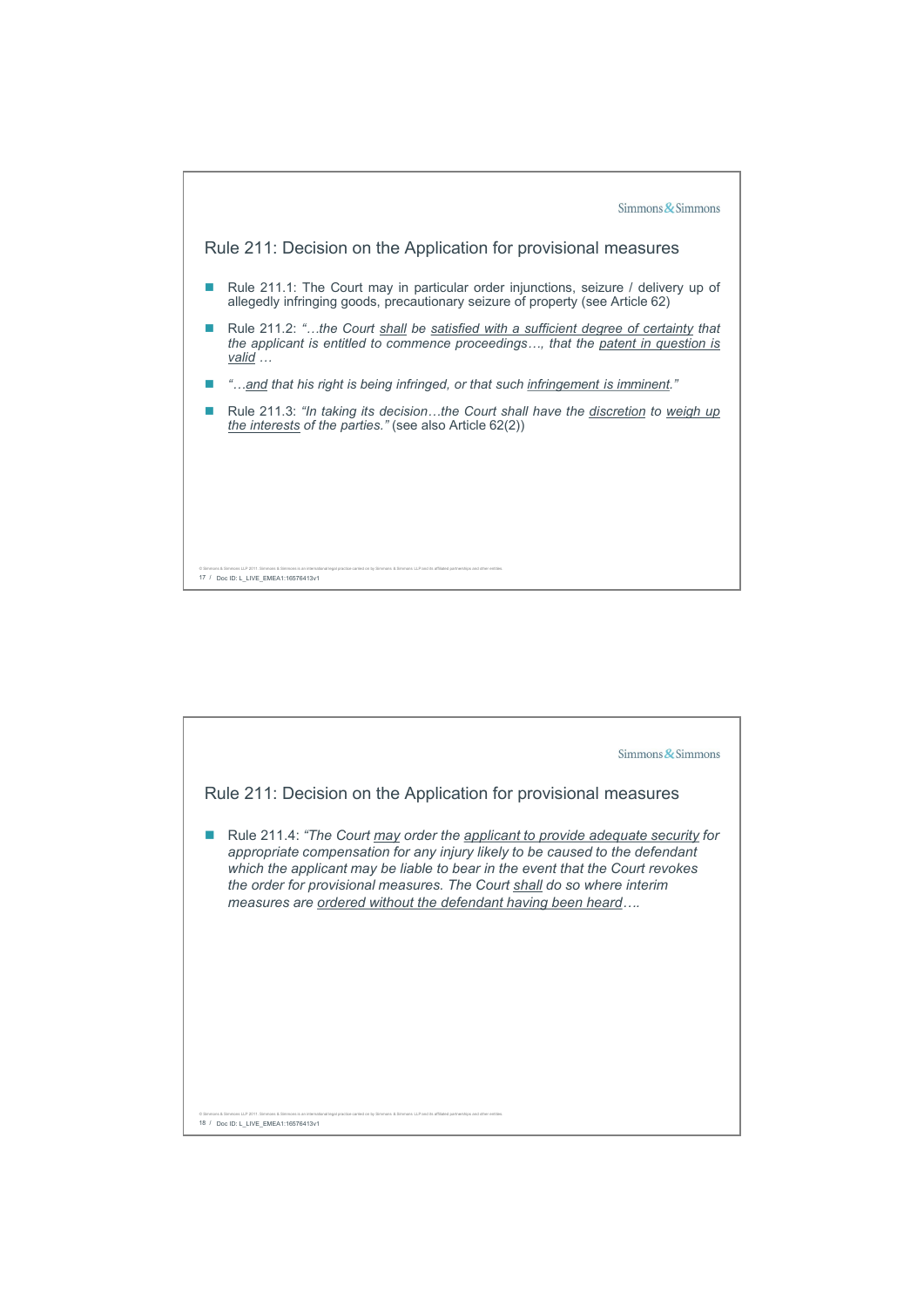![](_page_9_Figure_0.jpeg)

![](_page_9_Figure_1.jpeg)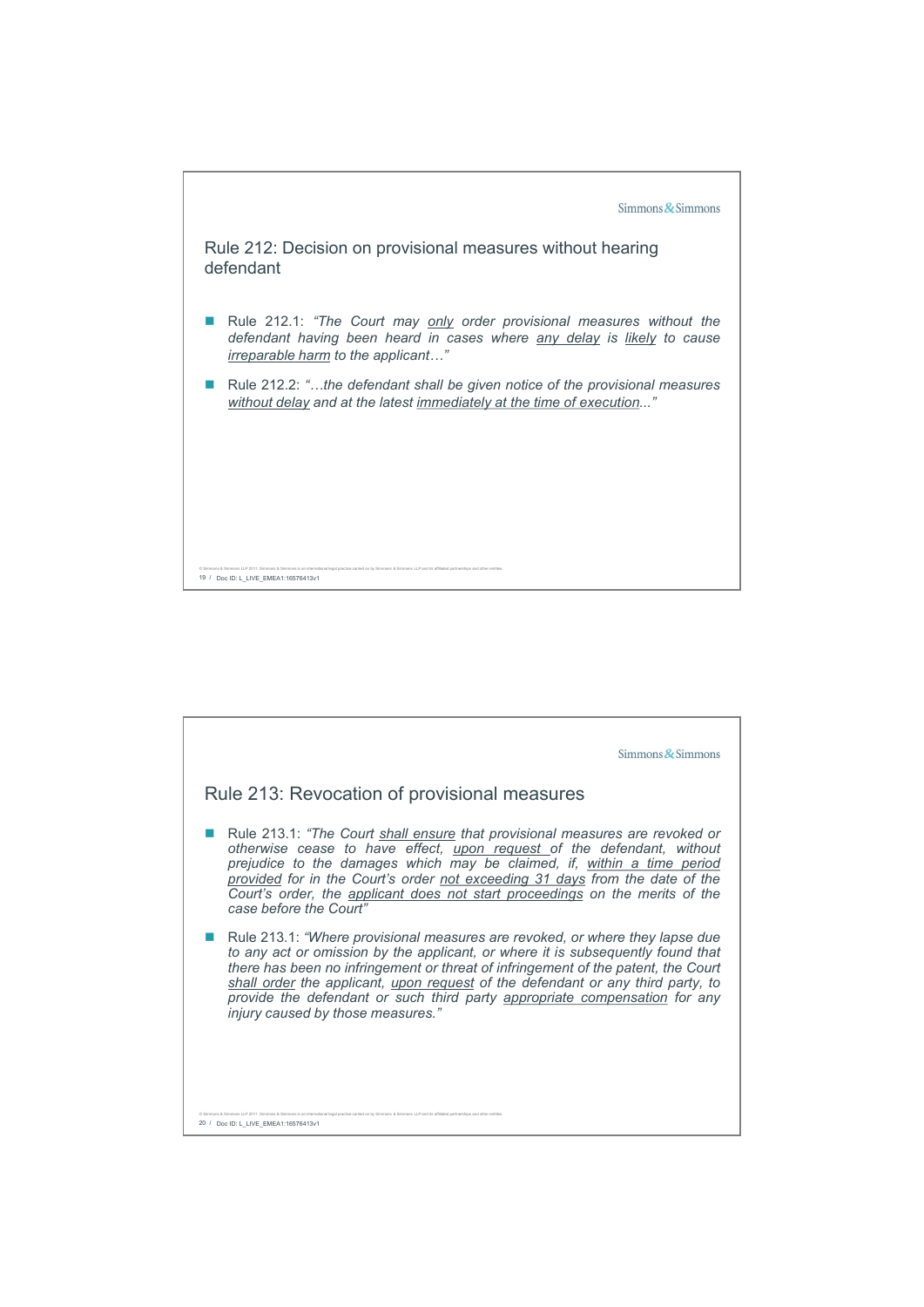![](_page_10_Figure_0.jpeg)

| $Simmons$ Simmons                                                                                                                                                                                                                                                                                                                                                                                                                            |
|----------------------------------------------------------------------------------------------------------------------------------------------------------------------------------------------------------------------------------------------------------------------------------------------------------------------------------------------------------------------------------------------------------------------------------------------|
| Final remedies (2)                                                                                                                                                                                                                                                                                                                                                                                                                           |
| Article 64: Corrective measures in infringement proceedings (cont.)<br>"(2) Such measures shall include:<br>(a) a declaration of infringement;<br>(b) recalling the products from the channels of commerce;<br>(c) depriving the product of its infringing property;<br>(d) definitively removing the products from the channels of commerce; or<br>(e) the destruction of the products and/or of the materials and implements<br>concerned" |
| "(3) The Court shall order that those measures be carried out at the expense of the<br>infringer, unless particular reasons are invoked for not doing so."                                                                                                                                                                                                                                                                                   |
| "(4)the Court shall take into account the need for proportionality between the<br>seriousness of the infringement and the remedies, the willingness of the infringer to<br>convert the materials into a non-infringing state, as well as the interests of third<br>parties"                                                                                                                                                                  |
| C Simmons & Simmons LLP 2011. Simmons & Simmons is an international legal practice carried on by Simmons & Simmons LLP and its affiliated partnerships and other entities<br>Doc ID: L LIVE EMEA1:16576413v1<br>22 /                                                                                                                                                                                                                         |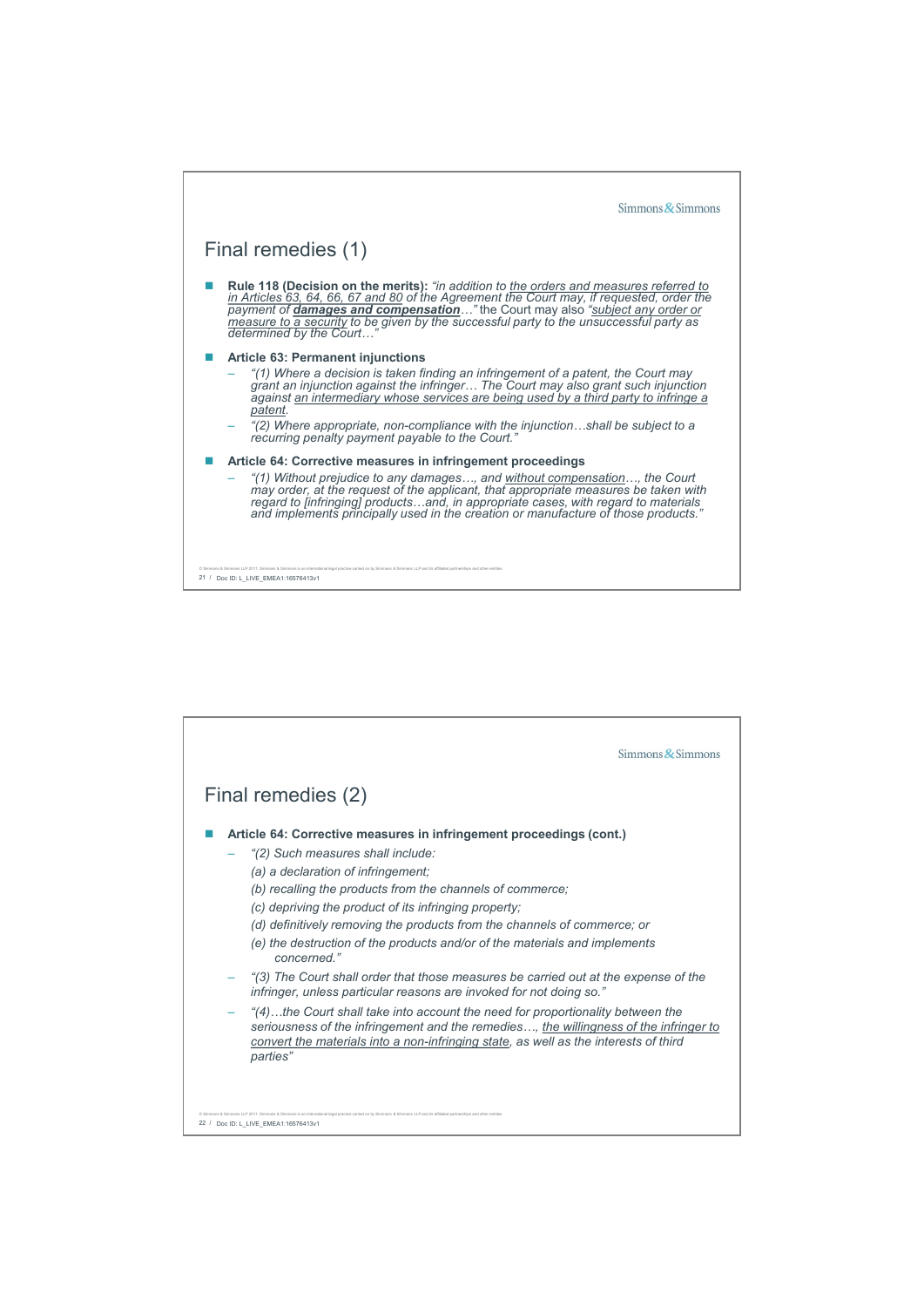![](_page_11_Figure_0.jpeg)

|                                                                                                                                                                                                                   | $Simmons$ & Simmons |
|-------------------------------------------------------------------------------------------------------------------------------------------------------------------------------------------------------------------|---------------------|
| Final remedies (4)                                                                                                                                                                                                |                     |
| Procedure for determination of damages, compensation and costs<br>May be the subject of separate proceedings<br>Rules 125 - 157<br>$ -$                                                                           |                     |
| No later than one year from final decision on merits (Rule 126)<br>$\sim$                                                                                                                                         |                     |
|                                                                                                                                                                                                                   |                     |
|                                                                                                                                                                                                                   |                     |
|                                                                                                                                                                                                                   |                     |
| C Simmons & Simmons LLP 2011, Simmons & Simmons is an international legal practice carried on by Simmons & Simmons LLP and its affiliated partnerships and other entities<br>24 / Doc ID: L LIVE EMEA1:16576413v1 |                     |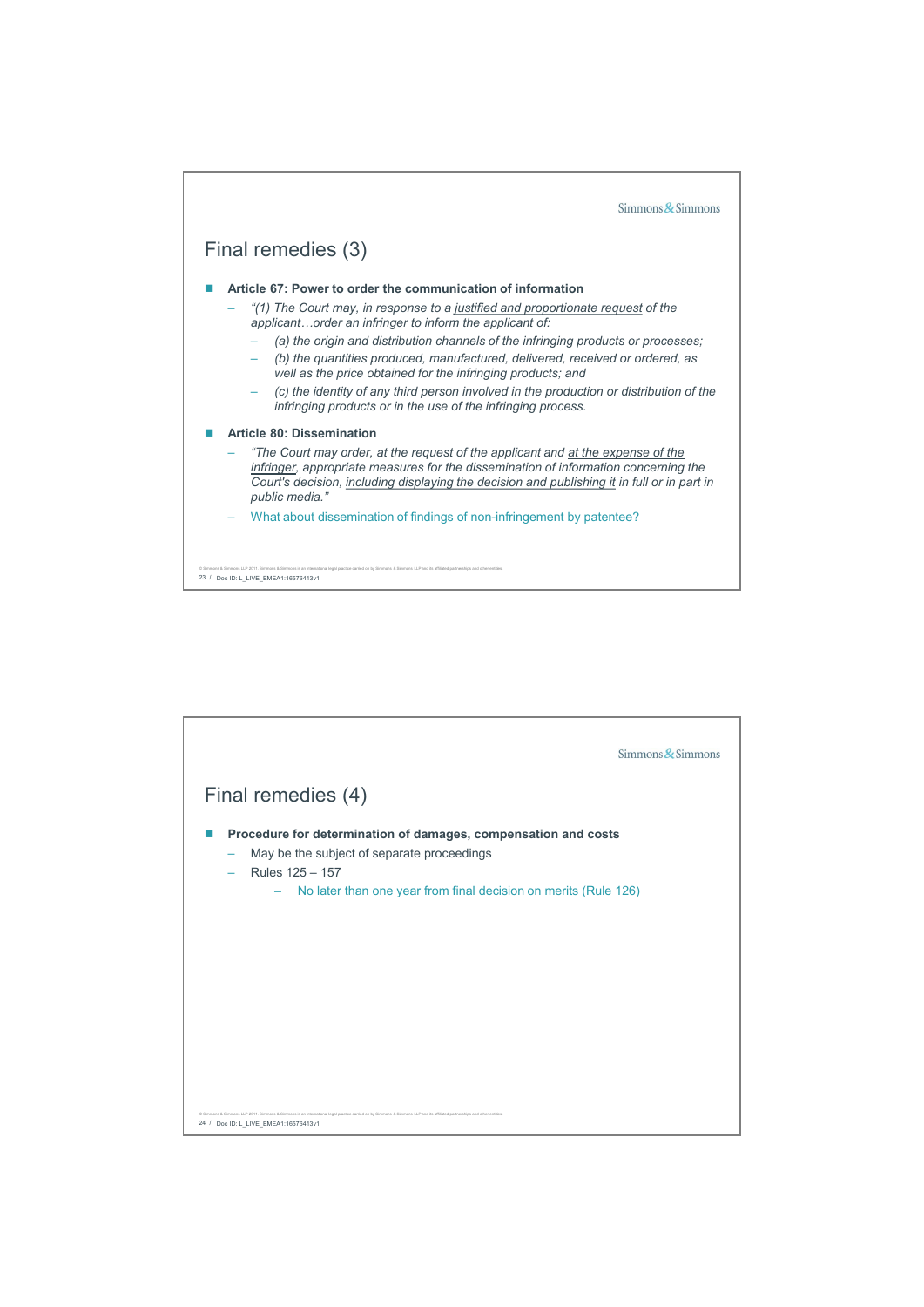![](_page_12_Figure_0.jpeg)

![](_page_12_Figure_1.jpeg)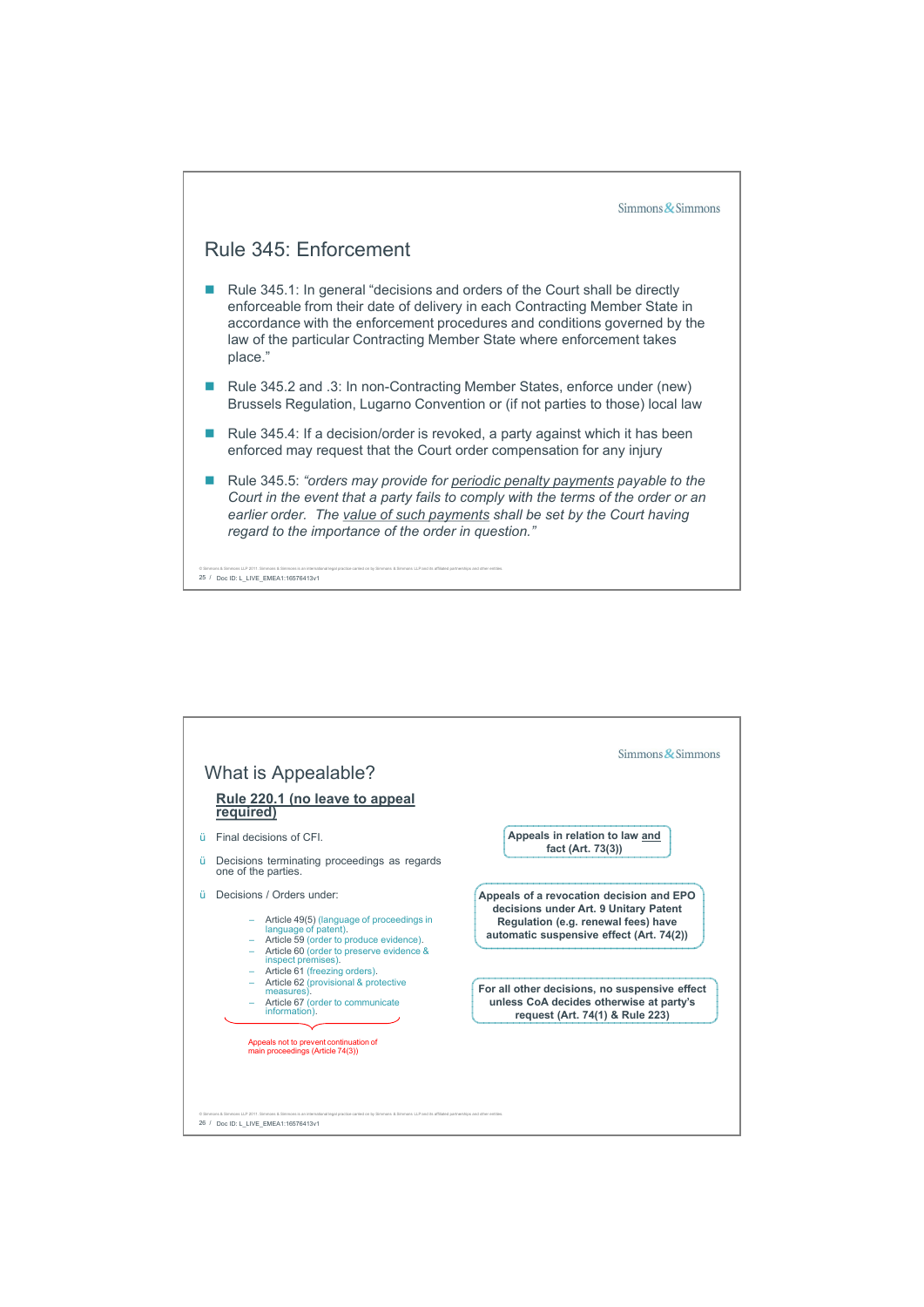![](_page_13_Figure_0.jpeg)

![](_page_13_Figure_1.jpeg)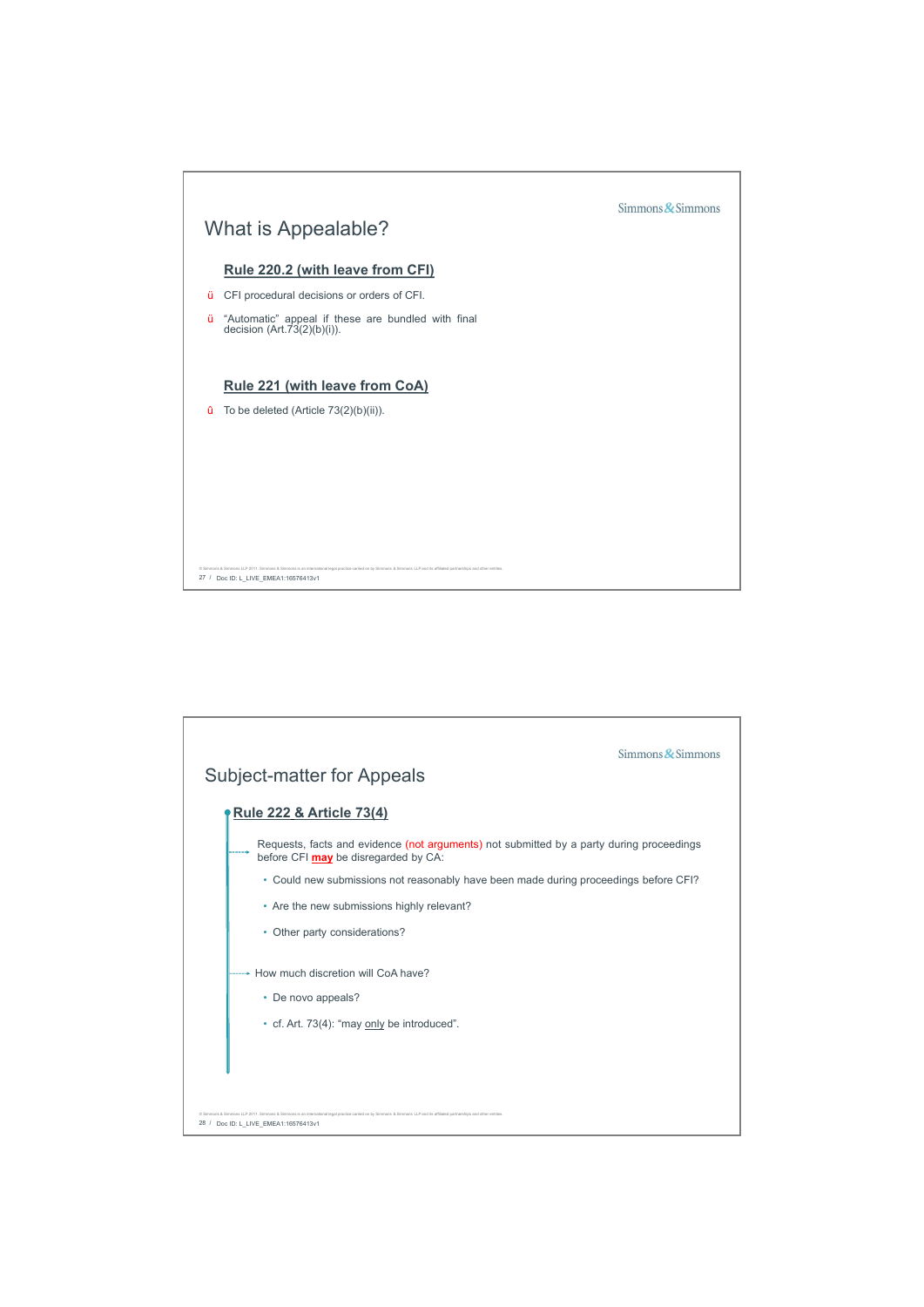![](_page_14_Figure_0.jpeg)

![](_page_14_Figure_1.jpeg)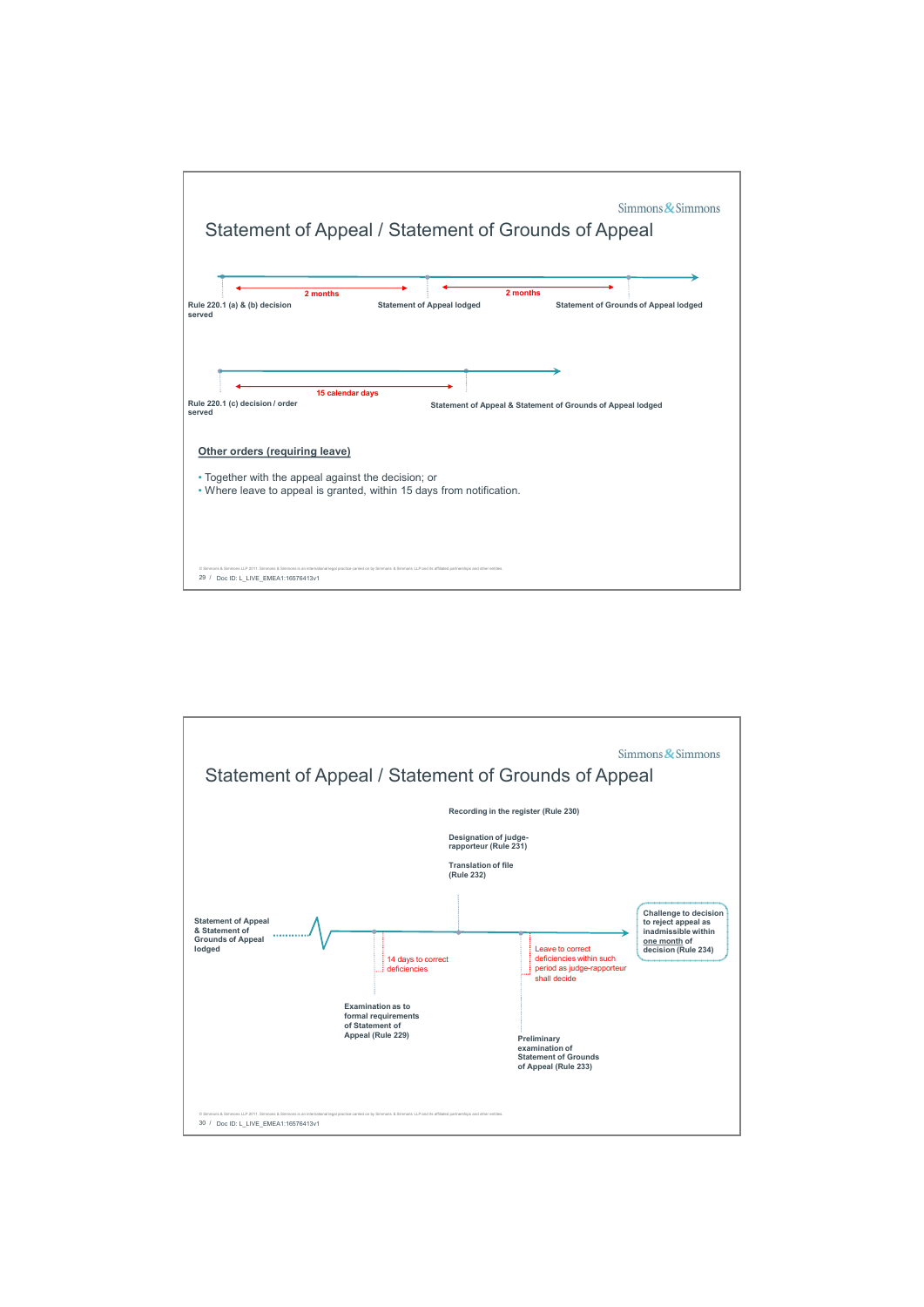![](_page_15_Figure_0.jpeg)

![](_page_15_Figure_1.jpeg)